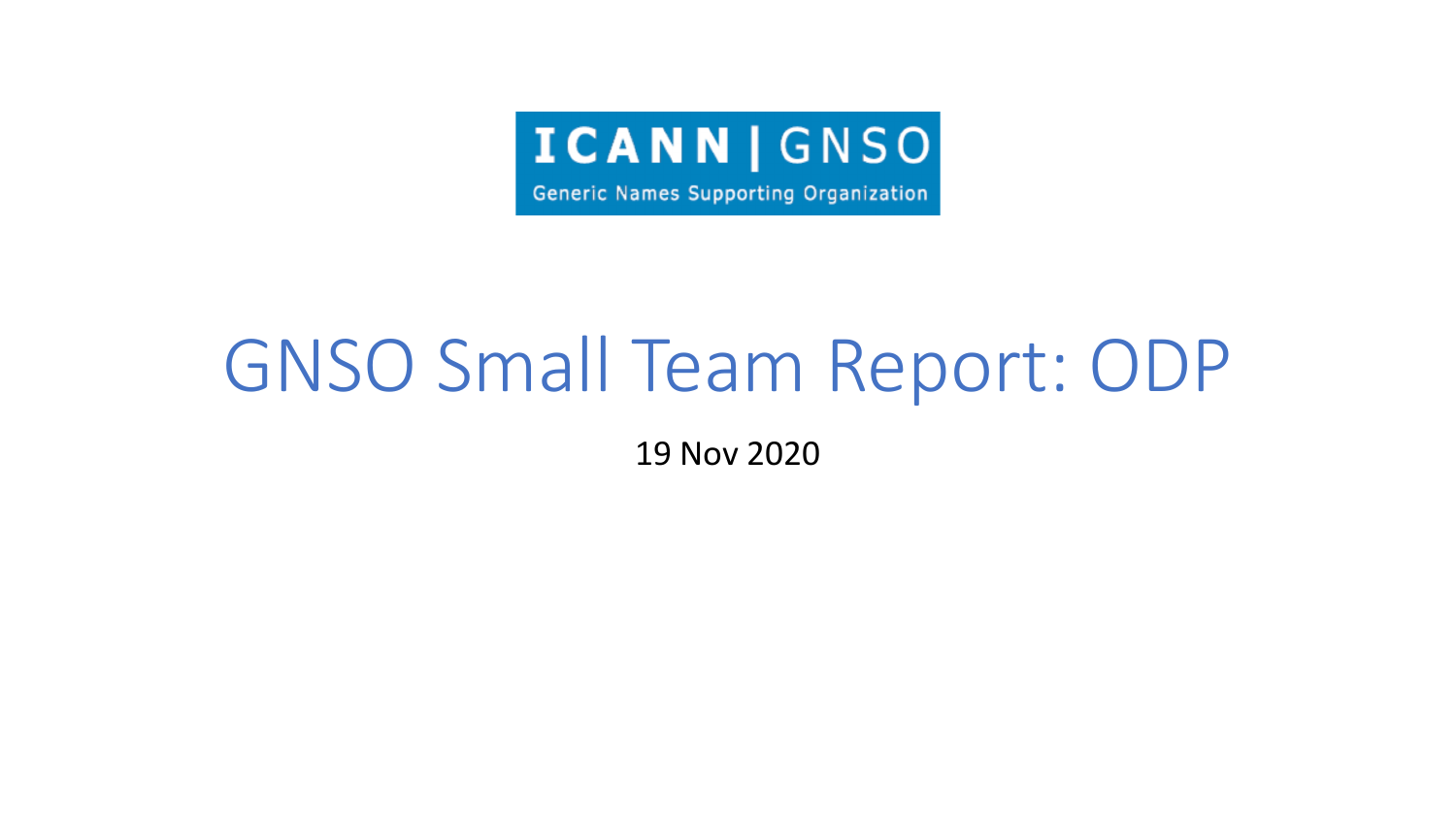## GNSO Initial Feedback – Contents

- Introduction
- Management Summary
- Specific Topics
	- Transparency considerations of a process ICANN is already doing
	- When appropriate, move the process upstream
	- Make it flexible & discretionary.
	- Understand the implementation details & attendant risks

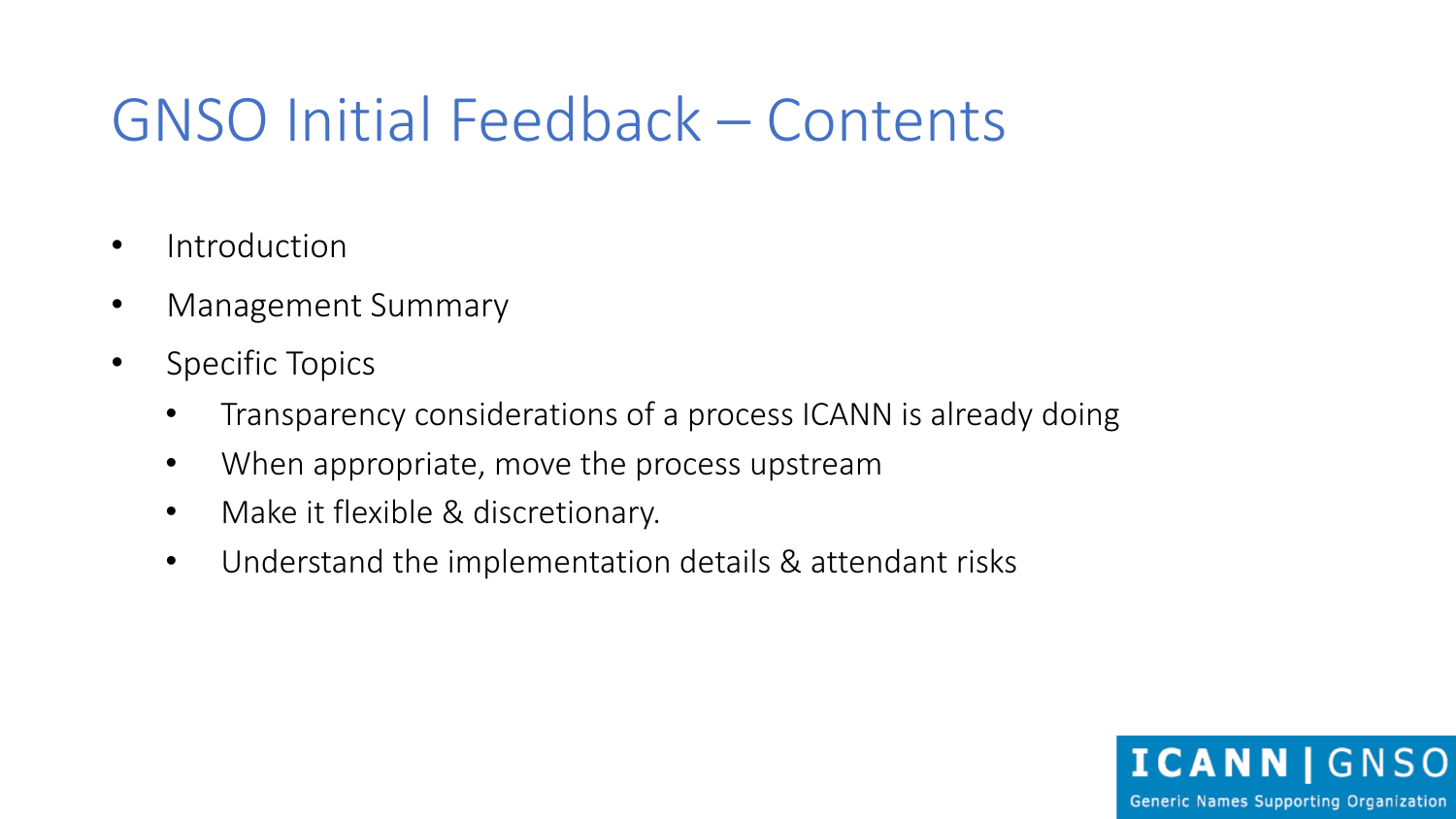#### Introduction

- See this as and effort to improve transparency and consistency
- Reviewed the procedure and identified areas needing clarification in order to achieve full understanding
- Created a list of clarifying questions to aid our understanding and the community's

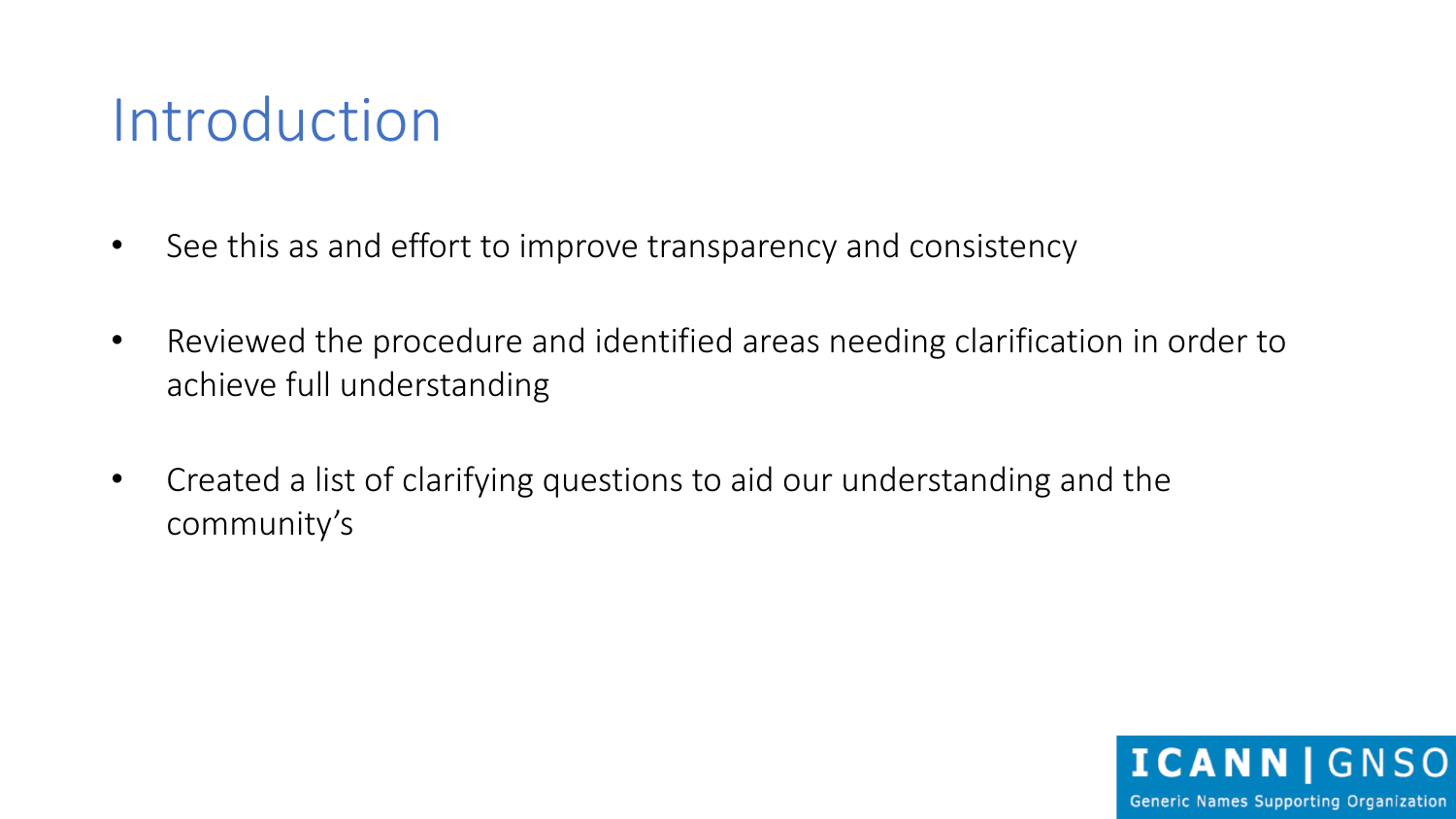## Management Summary

- PDPs are like snowflakes, all requiring different levels and timing of operational analysis
- The version described in the draft appears to be "over-engineered"
- We see some flexibility built-in but think flexibility should be the hallmark
- We recommend a "framework" rather than one procedure
- In certain circumstances, *elements of* an operational analysis, requested by a PDP WG or IRT, should be honored
- For now:
	- Do what we need to do for SubPro and EPDP in a transparent way
	- Take the time to get this long-term procedure correct

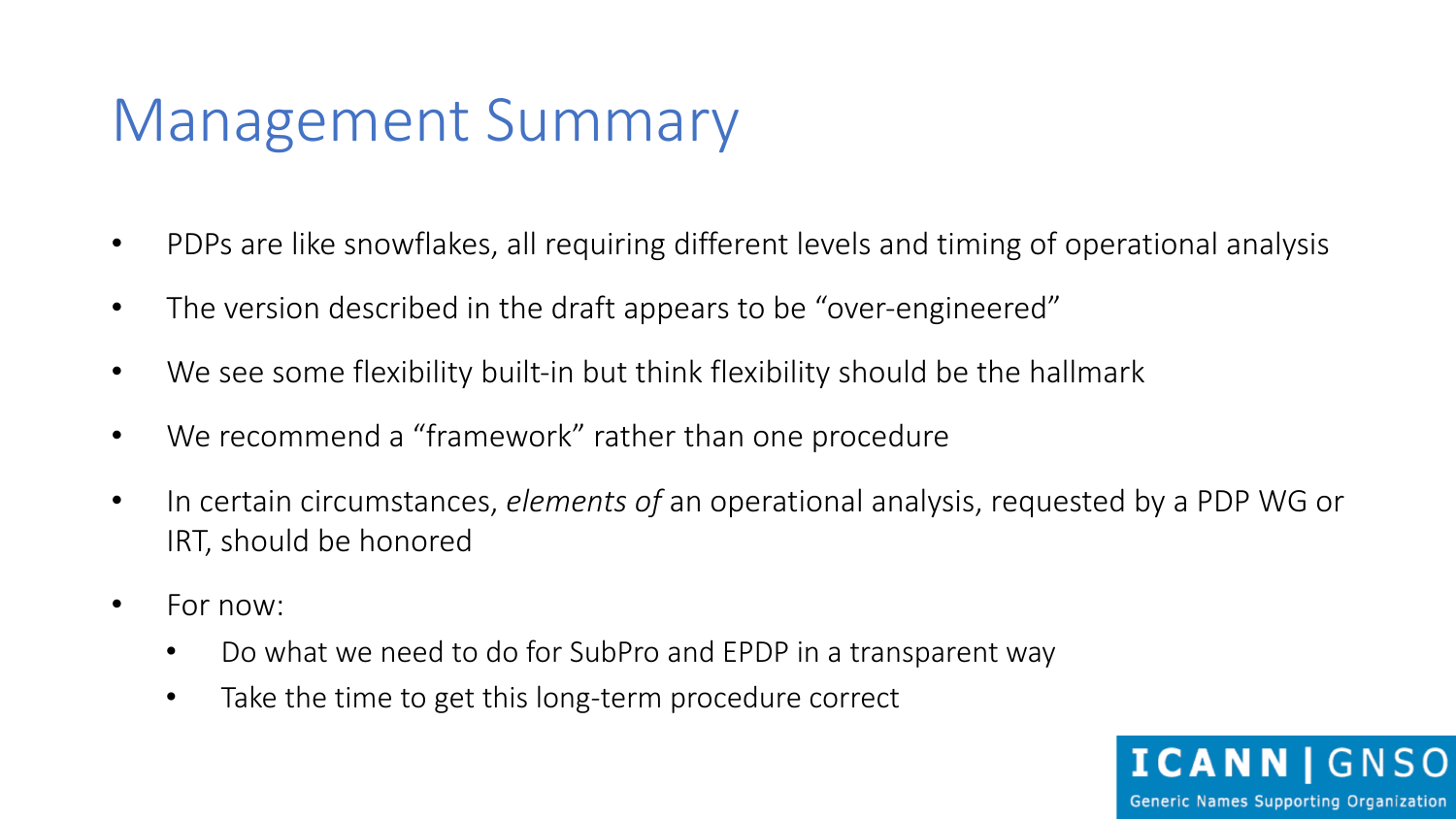#### Transparency considerations

- ICANN is or should have been undertaking a similar effort, i.e., determining operational impacts and reporting same to the Board. This draft is a codification of good management practice
- Does the current draft provide adequate transparency: i.e., does the DFG represent the community?
- DFG and other inputs should be transparent as well (with appropriate balancing, i.e., providing visibility but not slowing the process)
- The next draft of the new process should explicitly identify transparency measures, e.g.,
	- $\circ$  ensure that policy recommendations are not changed (either diminished or augmented)
	- all reporting is public (so that the Board and community receive information simultaneously)
	- o the DFG is narrowly scoped to consideration of operational impacts and not empowered to create solutions or "work-arounds," **ICANNI**

GNSO

Generic Names Supporting Organization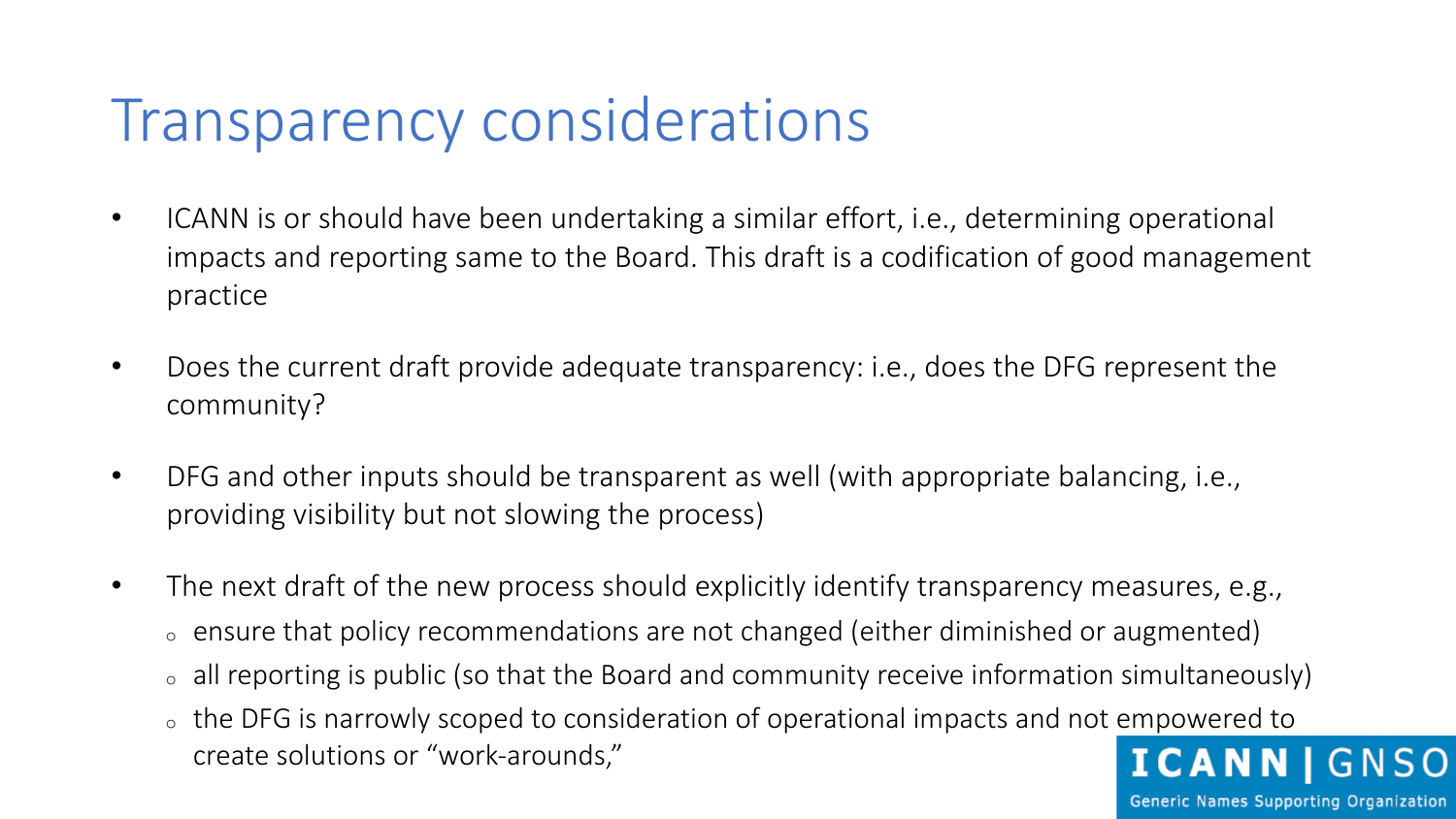#### When appropriate, move the process upstream

- There are instances in the past where PDP teams requested operational input
- These will be rare and at the discretion of the Board, staff, or GNSO Council
- These might take the form of feasibility analyses or other specific information requests (cf., full operational analyses as contemplated by the Draft Concept Paper)
- The process might be a lever for improving / streamlining the PDP, rather than retarding it.

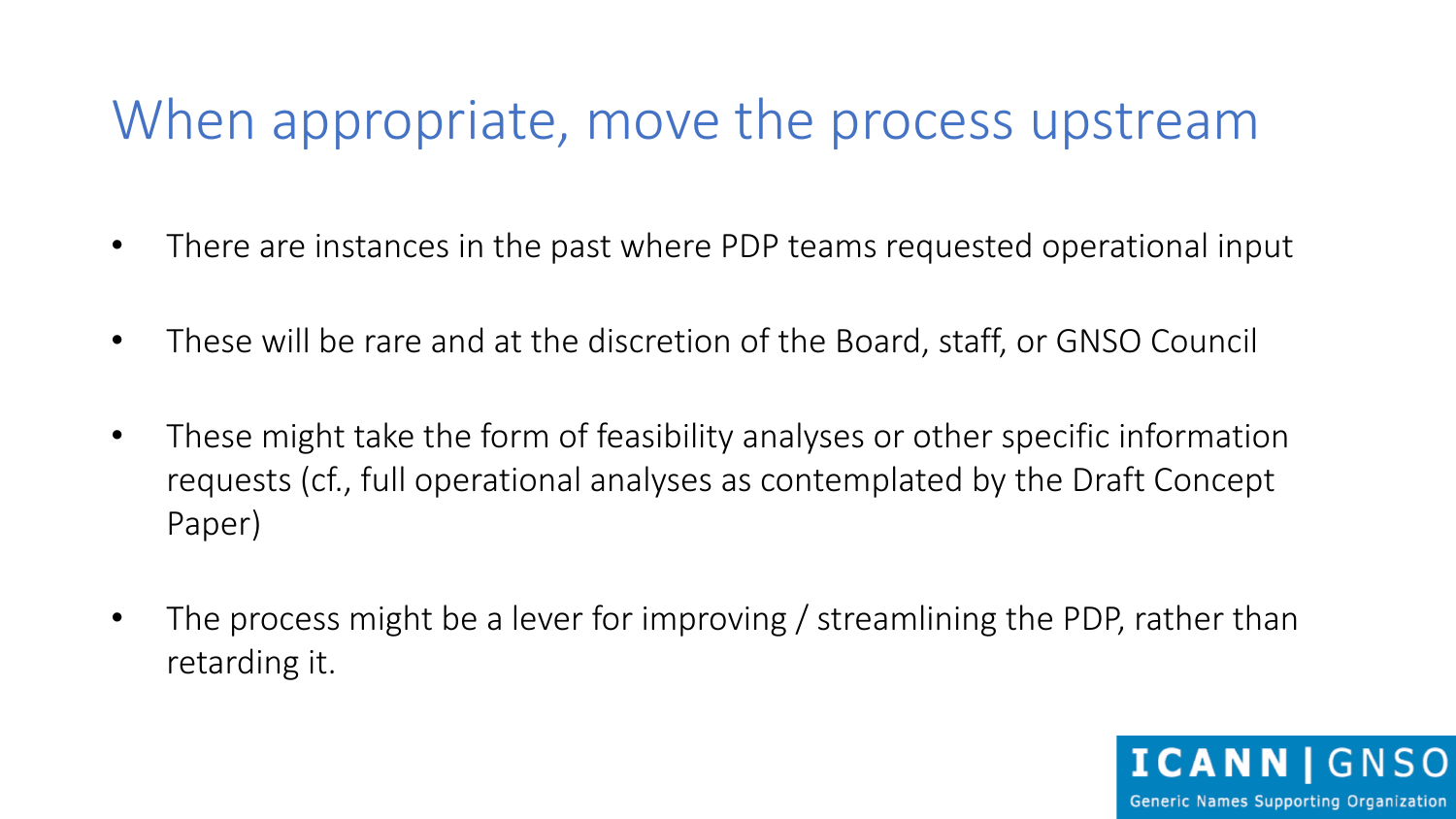### Make it flexible & discretionary

- More "process" should only be deployed only when necessary
- There are risks in over-engineering and adding yet-another complex framework
- We recommend a flexible, discretionary process, with appropriate transparency mechanisms in place
- We rely on and expect ICANN staff to competently marshal necessary resources and also to play a key role